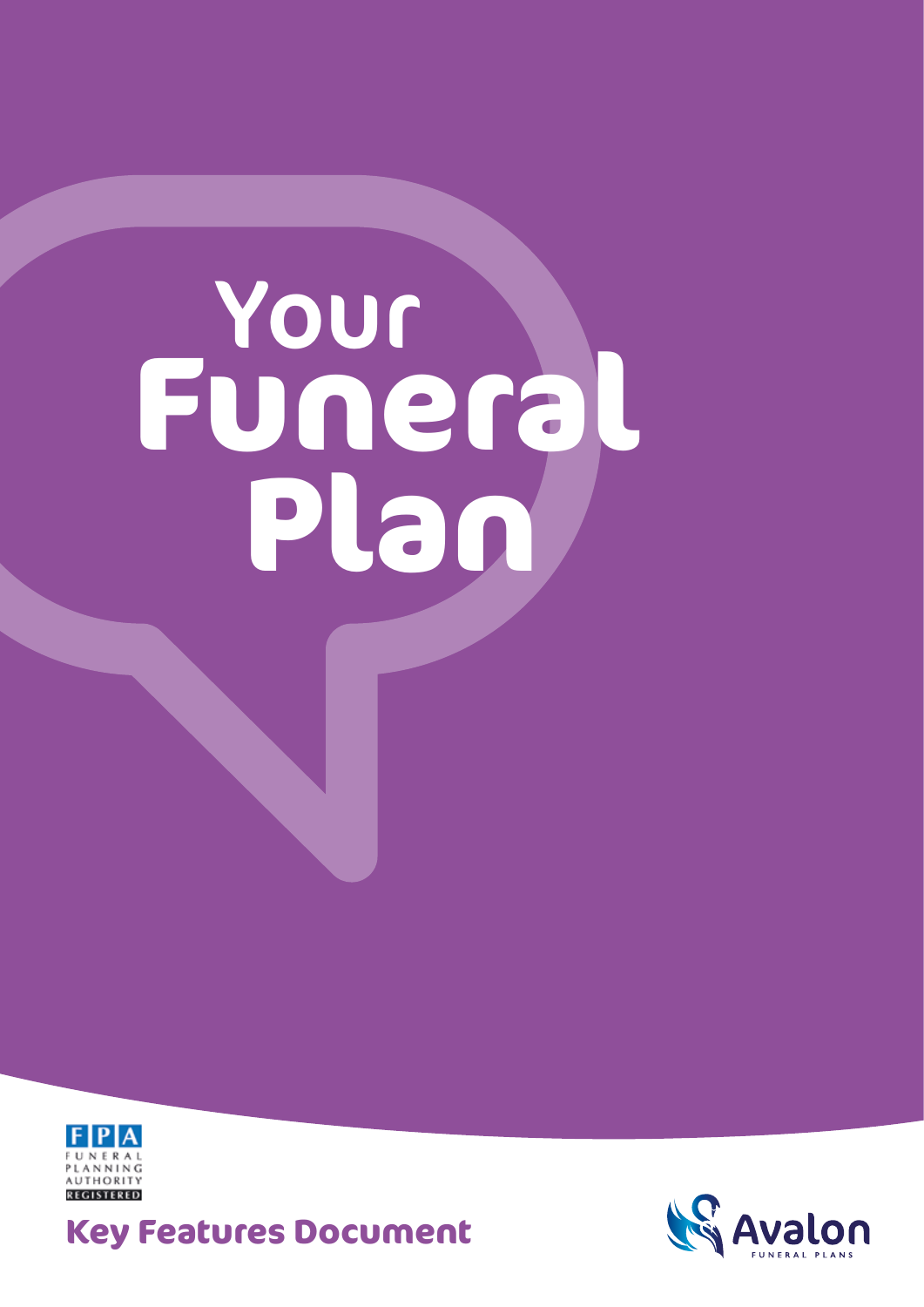

# **Welcome to Avalon Funeral Plans**

For over 25 years we've provided more than 70,000 customers with funeral plans designed to leave loved ones with wonderful memories, rather than financial worries. This document provides a summary of the key features and benefits, and things you should consider to make sure your Avalon funeral plan meets your needs. Please read it in full along with our Terms & Conditions and keep them in your folder in a safe place.

If you still have questions, please don't hesitate to call one of our friendly customer service team on 0161 486 2020.

- 1 To protect against rising funeral costs by fixing the cost at today's prices
- 2 To ensure your family aren't faced with difficult decisions about funeral arrangements
- 3 Remove the financial burden by ensuring there are no costly funeral bills for your loved ones
- 4 To let you plan the celebration of your life, so you'll be remembered the way you want to be

#### Why it's worth taking out a funeral plan

A pre-paid plan is an easy way to arrange and pay for the services you would like to include in your funeral.

#### What are the aims of our funeral plans?

#### Who can buy a funeral plan?

All our plans have guaranteed acceptance – there are no health questions and you won't need a medical examination.

If you choose to pay in full with a single payment, or by monthly instalments, you must be 18 or over. All your instalment payments must be made by the time you reach your 90th birthday.

#### Compare our most popular plans

- Third party costs up to £1,000\*
- Ministers/officiant fees
- Doctor's fees\*\*
- Crematorium fees
- 
- 

#### Funeral Director's services

|                                                                                                                                | <b>Balmoral</b>           |                | <b>Highgrove Windsor Way</b> |
|--------------------------------------------------------------------------------------------------------------------------------|---------------------------|----------------|------------------------------|
| Attending to all the necessary funeral arrangements                                                                            | ✔                         |                |                              |
| Funeral Director's services                                                                                                    |                           |                |                              |
| Conveyance of the deceased to the funeral home within<br>mainland UK and Northern Ireland                                      |                           |                |                              |
| Advice on certification and registration                                                                                       | ✔                         |                |                              |
| Use of Chapel of Rest for viewing during office hours                                                                          | X                         |                |                              |
| Preparation and care of the deceased<br>to include full hygienic treatment as required                                         | ✔                         |                |                              |
| Coffin type                                                                                                                    | Simple                    | Quality veneer | High quality<br>veneer       |
| Provision of a hearse directly to the crematorium<br>or cemetery                                                               | ✔                         |                |                              |
| Following limousines                                                                                                           | $\Omega$                  | 1              | $\overline{2}$               |
| All funeral staff required to conduct the service                                                                              | ✔                         |                |                              |
| A funeral home or away. Members who live in two countries<br>can have a funeral in either location, providing we operate there |                           |                |                              |
| Full listing of floral tributes                                                                                                | $\boldsymbol{\mathsf{x}}$ | x              |                              |
| Confidential advice on personal and social matters                                                                             | ✔                         | ✔              |                              |
| An allowance towards the third party costs,<br>known as disbursements                                                          | ✔                         |                |                              |
| LifeLocker membership                                                                                                          | ✔                         |                |                              |
|                                                                                                                                |                           |                |                              |

#### Following limousines

No matter how much costs rise in the future, the Funeral Director's fees and services are guaranteed to be provided at no extra cost to your next of kin, providing the funeral is carried out by the Funeral Director stated on your plan certificate.

#### **Disbursements**

\* Your plan provides a contribution to the disbursements costs up to a pre-determined limit, which is increased annually in line with increases in the Consumer Price Index (CPI)

\*\*Not applicable in Scotland.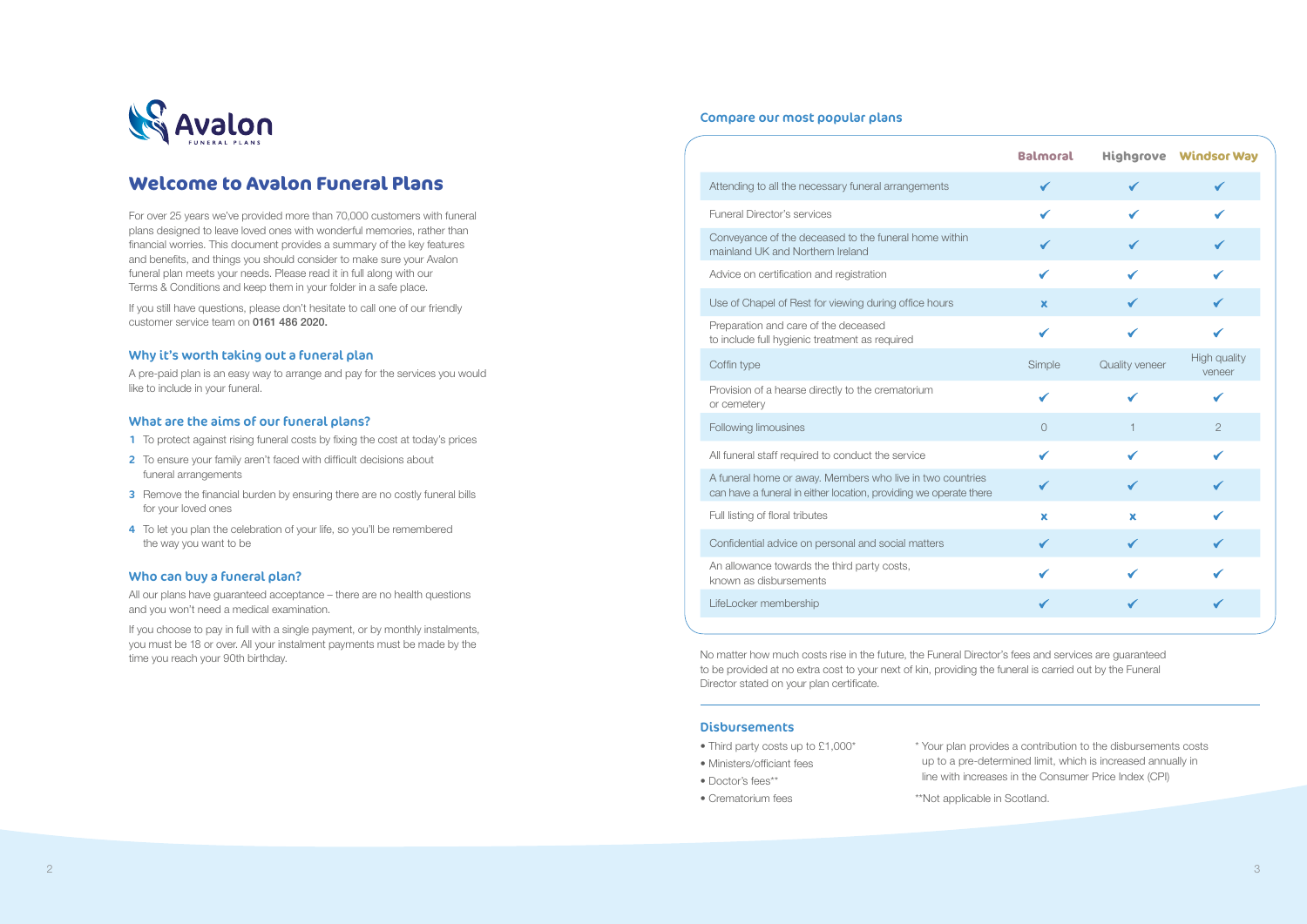## What does my plan not include?

There may be a balance to pay at the time of need if the allowance for third party costs does not fully cover them. Examples of third party costs include:

- If you choose one of our burial plans, the plan does not include the purchase of a burial plot
- Additional services that you've requested but haven't paid for in your plan (e.g. memorials, flowers, obituary notices or wake)
- There may be extra charges at the time of the funeral if your next of kin or representative chooses a different Funeral Director to the one shown on your funeral plan certificate
- If you die outside the UK, the plan does not include the costs of repatriation back to the UK or Northern Ireland
- Any costs not covered by your plan must be paid to the Funeral Director at the time of your funeral

"There are different plans to choose from & different ways to pay so nothing could be easier. Having recently dealt with my husband's funeral I know how stressful it can be so now my family won't have that problem" - **Ann** 

**X** Trustpilot ★★★★ "Excellent"

|                                                                             | <b>Payment Type</b>                                                                                                  |                                                                                                                                                                            |  |
|-----------------------------------------------------------------------------|----------------------------------------------------------------------------------------------------------------------|----------------------------------------------------------------------------------------------------------------------------------------------------------------------------|--|
|                                                                             | In full with a single payment                                                                                        | Instalments over a fixed term                                                                                                                                              |  |
| How do I pay?                                                               | In full with one lump sum payment<br>by debit/credit card or cheque                                                  | Deposit by debit/credit card or cheque,<br>and monthly instalments by direct debit<br>over your chosen term                                                                |  |
| How are my payments<br>protected?                                           | Secured in a specially designed Trust<br>Fund that is separate to the company<br>and managed by independent Trustees | Secured in a specially designed Trust<br>Fund that is separate to the company<br>and managed by independent Trustees                                                       |  |
| When are my funeral<br>plan benefits available?                             | On death, available immediately                                                                                      | On death after all instalment payments<br>have been made                                                                                                                   |  |
| What happens if I die<br>before the funeral plan<br>benefits are available? | Your plan provides the funeral you have<br>chosen immediately                                                        | Your next of kin or representative can<br>choose to pay the balance outstanding<br>on the plan or cancel the plan and<br>receive a refund, less the cancellation<br>charge |  |
| What happens if I<br>cancel the plan within<br>30 days?                     | Full refund                                                                                                          | Full refund                                                                                                                                                                |  |
| What happens if I<br>cancel the plan after<br>30 days?                      | Refund of all payments made,<br>less a cancellation charge of £395                                                   | Refund of all payments made,<br>less a cancellation charge of £395                                                                                                         |  |

#### Payment types

The table below explains the different types of payment methods we offer, when the funeral benefits are available, and what happens if you change your mind: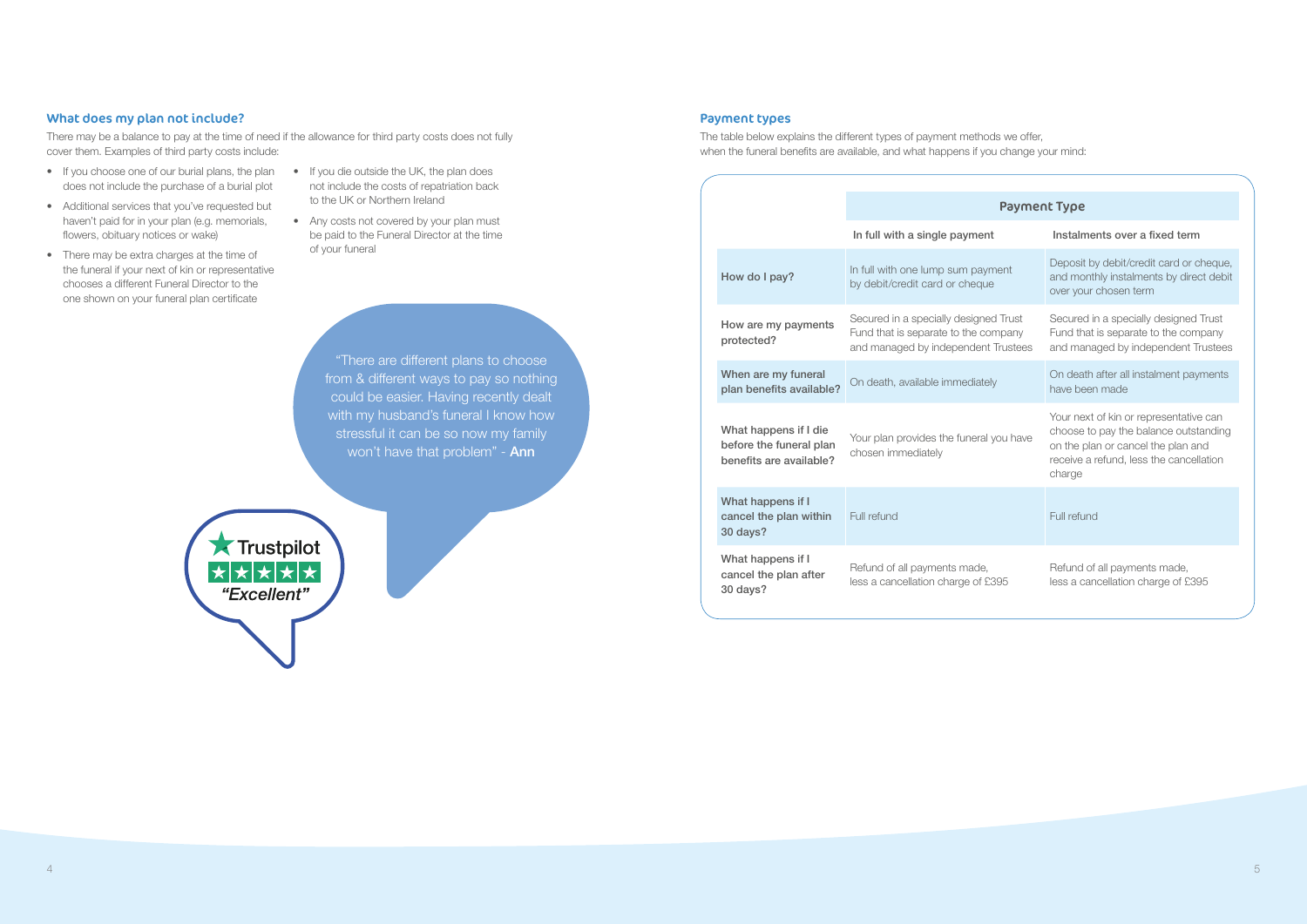# **Frequently asked questions**

Everyone has their own questions, which they'd like reassurance on. But here are some of the questions we get asked most often, and the answers to them.

#### How much does my plan cost?

We have three standard plans (Balmoral, Highgrove and Windsor Way) that vary in price depending on what kind of funeral you want and the features you require. Please refer to our price list or our website for further details.

We offer a range of flexible payment methods. You can choose to pay in full, or by instalments over a fixed term. You can also increase your payments or pay off the outstanding balance at any point.

#### How do I pay for my plan?

#### Can I choose my Funeral Director?

We're registered with the Funeral Planning Authority (FPA). The FPA promises customers that, in the unlikely event of a Registered Provider going out of business, all other Registered Providers will co-operate and find ways that the FPA may help in the delivery of the funeral at the time of need.

We have an extensive UK-wide network of local, independent and reputable Funeral Directors we work with and we will allocate your plan to one of our professional and trusted Funeral Directors. If you have a preferred Funeral Director in mind that we don't currently have a relationship with, we will approach them on your behalf to accept your plan. If it is not possible to place your plan with your preferred Funeral Director, we will suggest an alternative from our UK-wide network.

#### What happens if the Funeral Director goes out of business?

Don't worry, we'll re-allocate your plan to a new Funeral Director free of charge and this won't affect your plan in any way.

#### What happens if Avalon can't provide the funeral I have chosen?

If your plan is not found until after your funeral has been arranged, or if your next of kin or representative choose not to use it, they can cancel your plan and the payments you have made will be refunded, minus a cancellation charge of £395.

#### How is my money protected?

All your plan payments are put into a speciallydesigned Trust that's separate to the company and carefully managed by independent Trustees. The investment performance of the funds in Trust is managed by some of the largest and most respected financial firms in the UK. Every year, we perform an actuarial valuation to make sure the Fund has the assets needed to meet the future payments to the Funeral Directors. In the unlikely event of a shortfall, the Company must make good the deficit in accordance with the Trust Deed and Rules. The Avalon funeral plan is not an investment product.

#### What happens if I change my mind, do I get a refund?

You have 30 days to cancel your plan in writing and receive a full refund of all monies paid. If you cancel your plan after 30 days, a cancellation fee of £395 will apply.

## What happens if my next of kin or representative doesn't use my plan?

#### Are the plans flexible?

Yes, you can add items to the plans for an extra cost, such as a church service.

#### Can I specify personal requests for my funeral?

Yes, you can make a record of any personal requests, such as music, dress code and personal themes you may like at your funeral, and we will pass these on to the Funeral Director at the time of need.

#### What happens if I move house?

You can take your plan with you when you move. Remember to let us know so we can update your address and, if necessary, we will assign a new Funeral Director to conduct the funeral. If you let us know before the time of need, this will be done free of charge.

## What happens if I move abroad?

If you move to one of the European countries we operate in, you can take your plan with you. What's more, if you split your time between one of these European countries and the UK, your Avalon Funeral Plan will be valid in both countries, giving you complete peace of mind. You can find more details about the European countries we operate in on our website www.avalonfuneralplans.com

## What happens if I die before all my instalments have been paid?

Your plan will provide the benefits detailed on your plan certificate once it's been paid in full. If you die before all instalments have been paid, your representative will have the option to either pay the balance outstanding before the funeral, or cancel the plan in writing and we will return all payments less a cancellation fee of £395.

## How to contact us

To speak to one of our friendly customer service team

Call: 0161 486 2020 (Monday to Friday, 9:00am – 5:30pm)

Email: info@avalon-trustee.co.uk

#### Write to us at:

Avalon Funeral Plans Brooke Court, Lower Meadow Road Handforth Dean, Wilmslow, Cheshire SK9 3ND